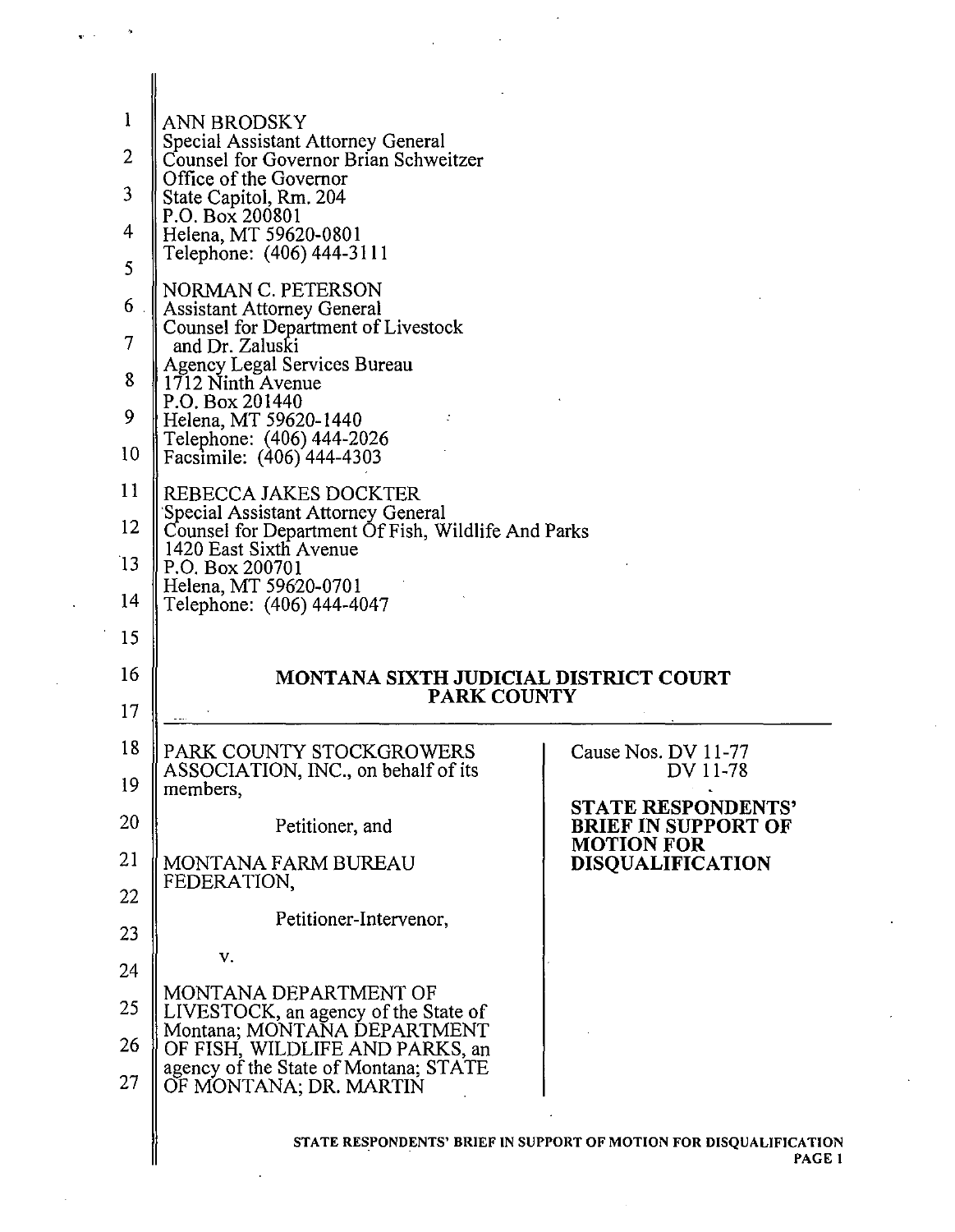| 1<br>2   | ZALUSKI, in his capacity of Montana<br>State VErterinarian; and BRIAN<br>SCHWEITZER, as Governor of the State<br>of Montana,        |                                                                                         |
|----------|-------------------------------------------------------------------------------------------------------------------------------------|-----------------------------------------------------------------------------------------|
| 3        | Respondents, and                                                                                                                    |                                                                                         |
| 4        | BEAR CREEK COUNCIL, GREATER<br>YELLOWSTONE COALITION, and                                                                           |                                                                                         |
| 5<br>6   | NATURAL RESOURCES DEFÉNSEN<br>COUNCIL,                                                                                              |                                                                                         |
| 7        | Respondents-Intervenors.                                                                                                            |                                                                                         |
| 8<br>9   | PARK COUNTY,                                                                                                                        |                                                                                         |
| 10       | Petitioner, and                                                                                                                     |                                                                                         |
| 11       | MONTANA FARM BUREAU<br>FEDERATION,                                                                                                  |                                                                                         |
| 12       | Petitioner-Intervenor,                                                                                                              |                                                                                         |
| 13       | v.                                                                                                                                  |                                                                                         |
| 14       | THE STATE OF MONTANA, FISH,                                                                                                         |                                                                                         |
| 15<br>16 | WILDLIFE AND PARKS, an agency of<br>the State of Montana, and THE<br>DEPARTMENT OF LIVESTOCK, an<br>agency of the State of Montana, |                                                                                         |
| 17       | Respondents, and                                                                                                                    |                                                                                         |
| 18       | BEAR CREEK COUNCIL, GREATER                                                                                                         |                                                                                         |
| 19       | YELLOWSTONE COALITION, and<br>NATURAL RESOURCES DEFENSE<br>COUNCIL,                                                                 |                                                                                         |
| 20       | Respondent-Intervenors.                                                                                                             |                                                                                         |
| 21       |                                                                                                                                     |                                                                                         |
| 22       | <b>INTRODUCTION</b>                                                                                                                 |                                                                                         |
| 23       | From at least 1996 through 2004, counsel for the Park County Stockgrowers                                                           |                                                                                         |
| 24       | Association (PCSA) in this action, John Bloomquist, and his law firm, now known                                                     |                                                                                         |
| 25       | as Doney, Crowley, Bloomquist, Payne, and Uda, P.C. (the Doney law firm), served                                                    |                                                                                         |
| 26       | as lead counsel for the Department of Livestock (DOL) and at times the State of                                                     |                                                                                         |
| 27       | Montana, the Department of Fish Wildlife, and Parks (FWP) and certain state                                                         |                                                                                         |
|          |                                                                                                                                     | STATE RESPONDENTS' BRIEF IN SUPPORT OF MOTION FOR DISQUALIFICATION<br>PAGE <sub>2</sub> |

 $\ddot{\phantom{0}}$ 

 $\bar{z}$ 

 $\frac{1}{2}$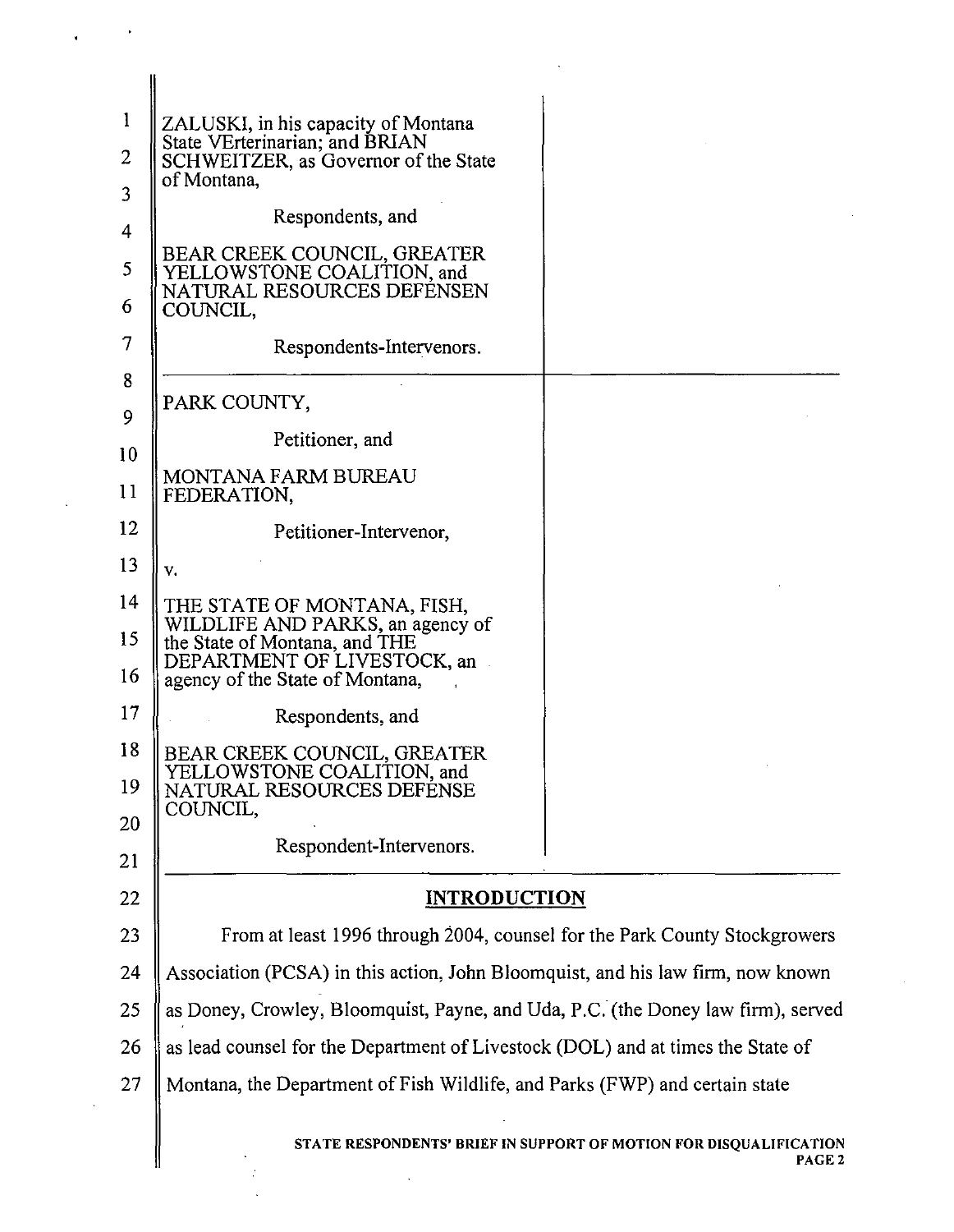officers, including a former Montana Governor, a former DOL Executive Officer, 2  $\parallel$  and a former FWP Director, in multiple lawsuits involving bison management in 3 And around Yellowstone National Park (YNP). Bloomquist, on behalf of PCSA, 4 has now filed this action involving the same or substantially related factual and  $\frac{1}{5}$  legal issues against his former clients.

 $\mathbf{I}$ 

6 The State of Montana, DOL, FWP, Dr. Martin Zaluski, and Governor Brian 7 Schweitzer (the State) move this Court for an Order disqualifying Bloomquist and 8 the Doney law firm from further representation of PCSA in this matter and ask the 9 Court to order their immediate withdrawal. Bloomquist's representation of PCSA 10 Constitutes a violation of Rule 1.9 of the Montana Rules of Professional Conduct 11 (M. R. Pro. C.) relating to duties to former clients, and that violation has adversely 12 prejudiced and will continue to adversely prejudice the State's defense of this 13 matter and cause it irreparable harm.

14 As set forth in the PCSA Petition and pleadings filed with the Court, the 15 current action arises out of and relies and depends upon the original bison 16 | proceeding initiated by then-Governor Marc Racicot against various federal 17 agencies, Montana v. United States, Cause No. CV 95-6-H-CCL (D. Mont. filed 18 Jan. 17, 1995), and the resolution of that matter through the adoption of the 19 Interagency Bison Management Plan (IBMP) in 2000. Bloomquist and the Doney 20 I law firm represented the State and its Governor, the very entities now being sued, in 21 that litigation. During the course of at least eight years, Bloomquist represented  $22 \parallel$  DOL, as well as the State, its agencies, and its officers, in various other bison-23  $\parallel$  related litigation and administrative review processes and operated as a lead legal 24 representative and consultant for the State on bison issues. He filed motions and 25 | briefs, provided advice on settlement, provided advice on the administrative record 26 If including environmental assessments, provided advice on the interpretation of 27  $\parallel$  statutes at issue in this case, had private communications with top Montana officials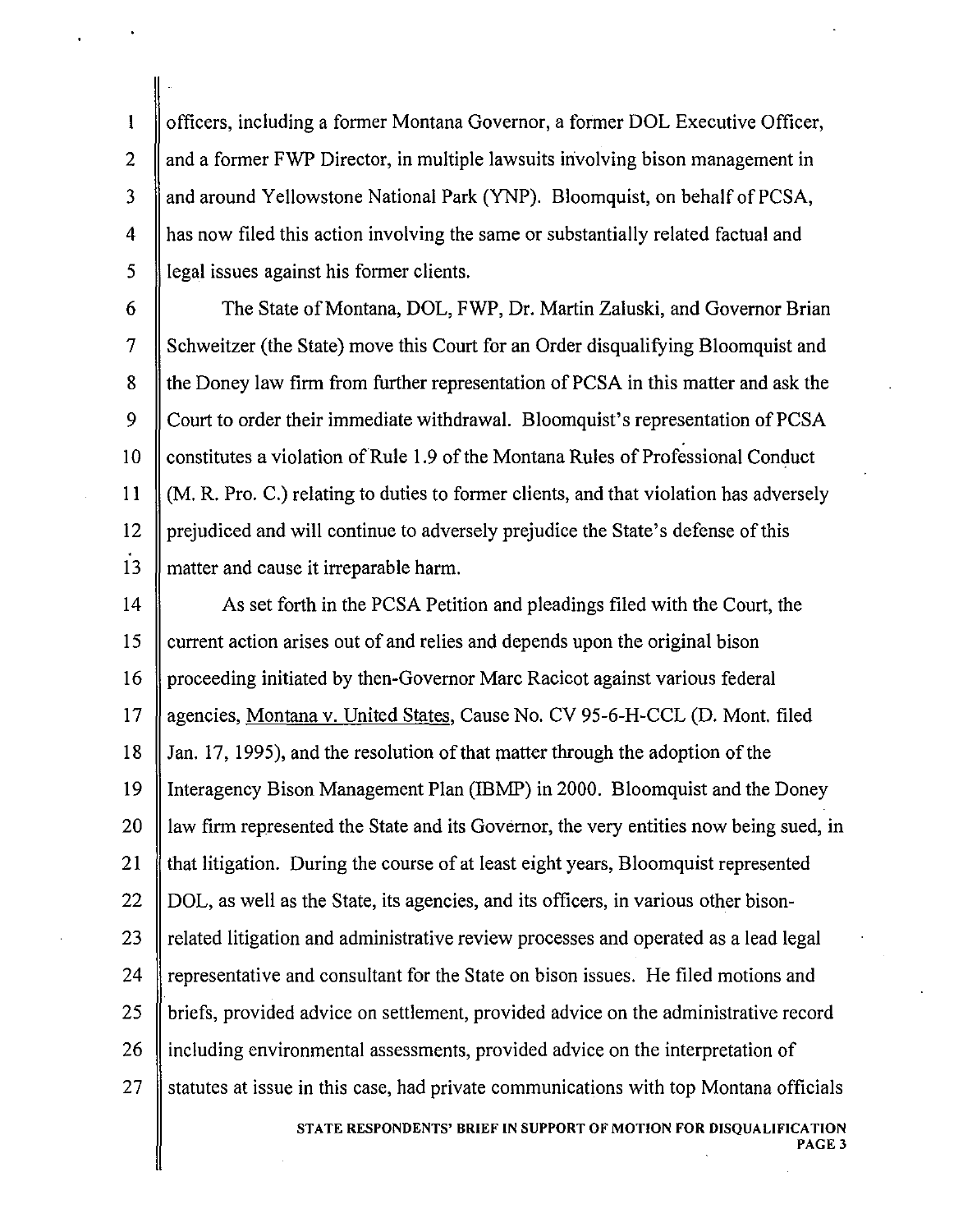$\mathbf{1}$ including the then-Governor, attended meetings with such officials, commented on 2  $\parallel$  and edited the IBMP and corresponding environmental analyses, and was privy to 3 | information in his long-standing capacity as a lawyer representing the State in  $\parallel$  matters that form the genesis of this action, to which current agencies, officers,  $\frac{1}{5}$  employees, and their lawyers no longer have access. The matters at issue in the 6 former and current actions concern: YNP bison that migrate into Montana, federal  $7 \parallel$  and state agency management responsibilities for those bison, and the public health 8 and safety issues, including the potential for the transmission of brucellosis to 9 livestock and humans, that arise from that movement and the management practices 10  $\parallel$  surrounding it.

11 Because the parties are operating under an expedited scheduling order, the 12 State respectfully requests an expedited ruling on its motion for disqualification.

- 13 STATEMENT OF FACTS
- 

# 14 I. THE PCSA'S ALLEGATIONS IN THE CURRENT MATTER.

15 As stated in PCSA's Petition in this action, this matter arises out of "a 16 cooperative federal-state agreement for management of YNP bison [that] was 17 developed and approved by both DOL and FWP in 2000 and signed by the governor 18 || at that time." PCSA Petition, 14. The "cooperative federal-state agreement" is the 19 IBMP entered into by state and federal agencies in 2000. The IBMP anticipated 20 || and included a provision for future management changes through "an'adaptive" 21 || management program." See Record of Decision for Final Environmental Impact 22 Statement and Bison Management Plan for the State of Montana and Yellowstone 23 National Park, December 20,2000 ("ROD"), p. 8 (Appendix, hereinafter "App.," at 24  $\parallel$  48), reprinted in the State's Administrative Record for this case. The ROD stated: 25 "The agencies may agree to modify elements of this plan based on research and/or 26  $\parallel$  adaptive management findings." ROD p. 32,  $\P$  29 (App. at 49).

27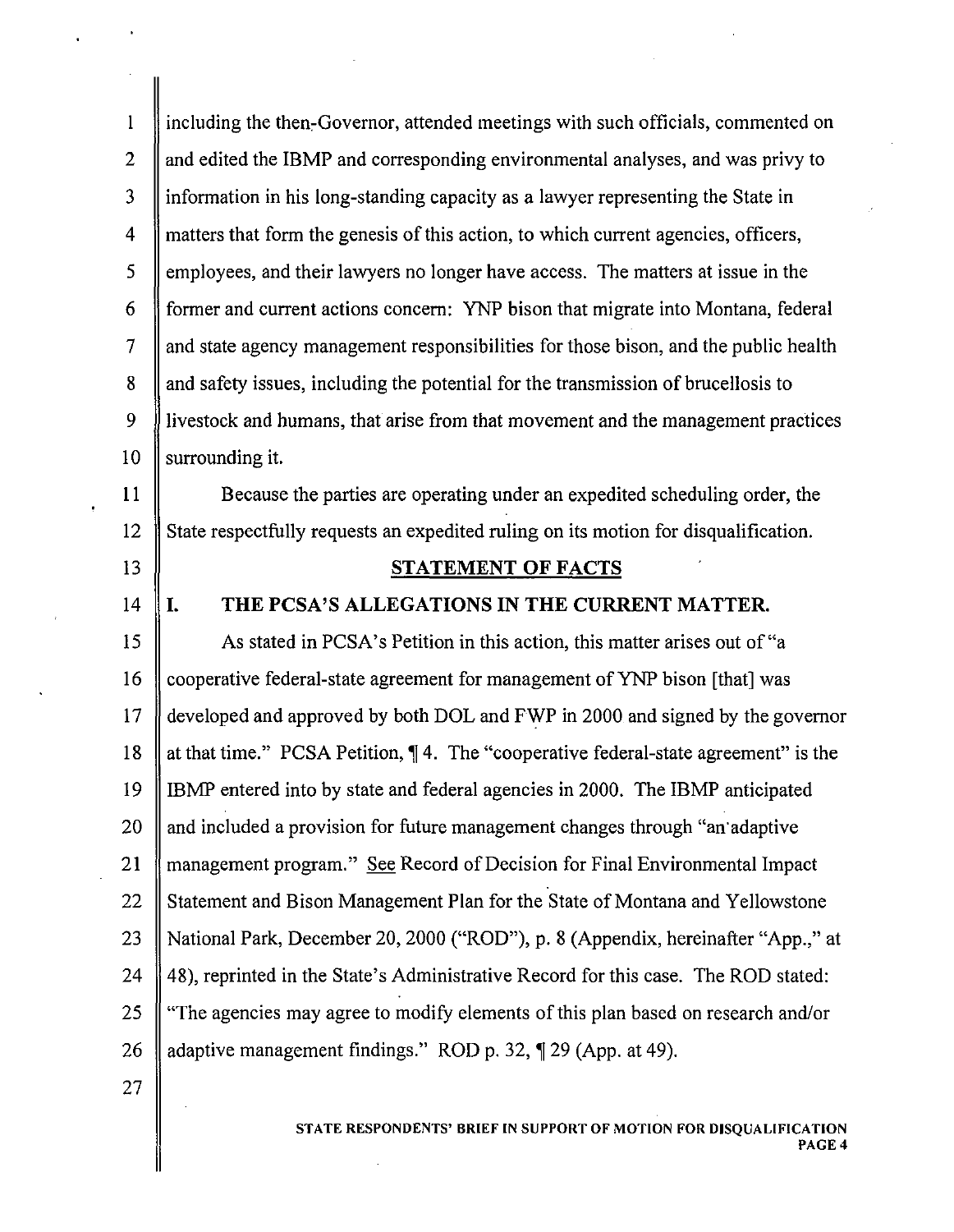I PCSA alleges in the instant action that certain adaptive management  $\parallel$  adjustments to the IBMP, agreed to by the eight federal, state, and tribal signatory 3 All agencies to the IBMP in April 2011, which allow for the expansion of the area in  $\parallel$  Montana in which bison may move during certain times of the year, are  $\parallel$  "significantly different from current IBMP management provisions as well as any  $\parallel$  of the alternatives analyzed in the 2000 IBMP FEIS [Final Environmental Impact] 7 Statement]." PCSA Petition, 170. The Petition contains numerous substantive 8 Allegations in an attempt to support this general statement. See, e.g., id. at  $\mathbb{M}$  70, 9 | 73, 80-81, 86. The Petition is replete with allegations that the State has violated  $\parallel$  duties owed or management responsibilities held under the IBMP. See, e.g., id., at  $\parallel \mathbb{q} \parallel 4$ , 6, 28-29, 31, 35, and 83-87 and Prayer for Relief,  $\parallel$  1. In addition to claiming  $\parallel$  violations of the IBMP, the PCSA alleges that through the adoption of the adaptive management adjustments to the IBMP, the State violated the Montana Environmental Policy Act (MEPA), the Montana Constitution, and various other Montana statutes and regulations. The PCSA furthermore asserts a claim for nuisance based on allegations of increased risks to public health and safety posed by 17 If the presence of bison in Montana under the adaptive management adjustments. Id.  $\|$  at  $\P$  103-11.

20

27

#### $19$   $\parallel$  **II**. THE NATURE OF BLOOMQUIST'S FORMER REPRESENTATION OF THE STATE.

21 **For at least eight years, Bloomquist served as counsel for the State in bison** 22 II litigation concerning environmental challenges to interim bison management plans 23 preceding the finally adopted plan, and in formal negotiations culminating in the 24  $\parallel$  adoption of the IBMP, which is at the heart of the PCSA's Petition in this case. 25  $\parallel$  Indeed, Bloomquist was directly involved in the formation of the IBMP, itself. 26 After adoption of the IBMP, Bloomquist continued his representation of the State in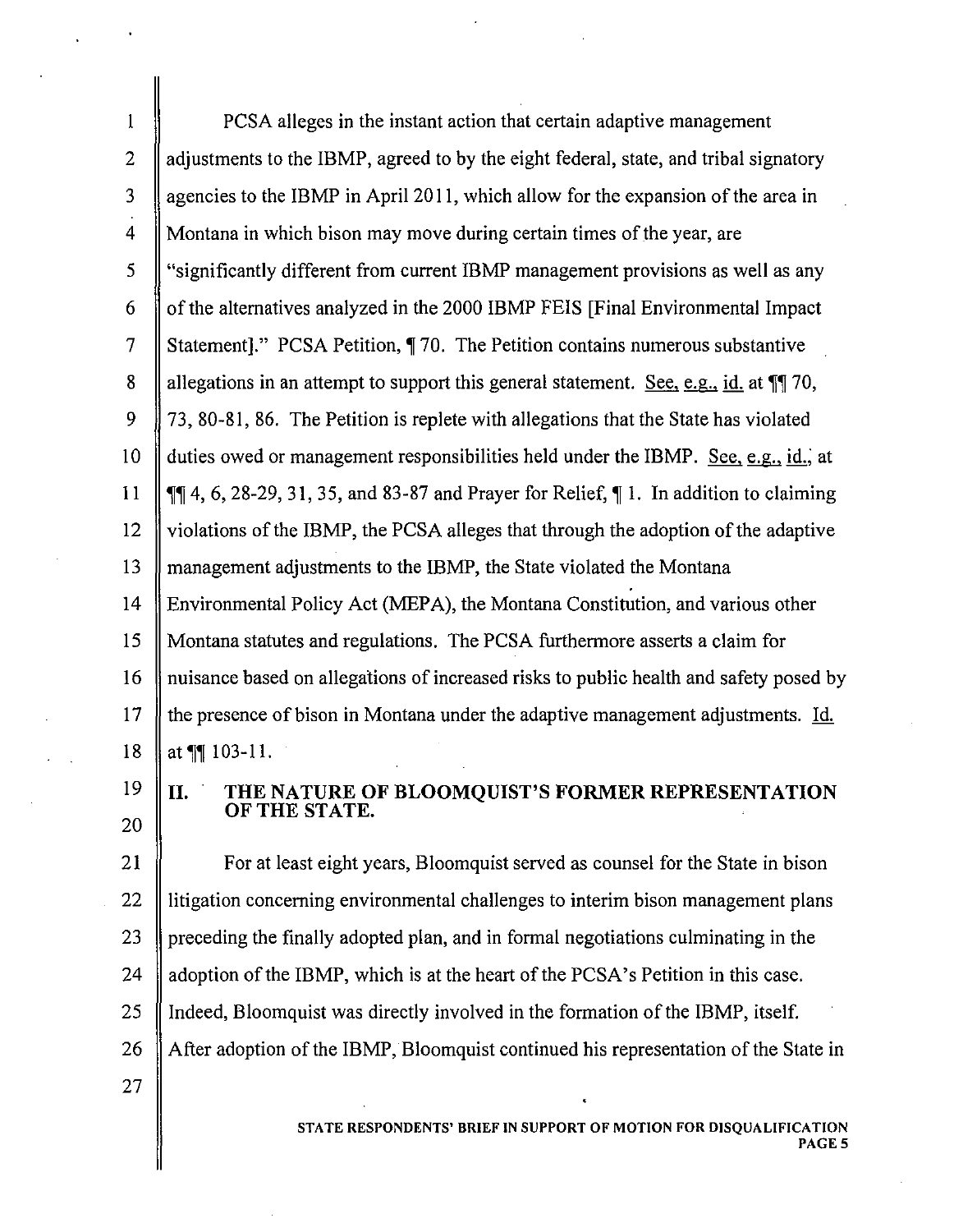federal litigation involving bison and interpretation of the IBMP. A summary of the  $\mathbf{I}$ 2 Complex history and Bloomquist's involvement follows.

3 The IBMP was the culmination of a planning process regarding the 4 management of bison leaving YNP and entering Montana that began in 1990 and 5 lasted more than ten years. See ROD p. 3 (App. at 43). In 1992, DOL, FWP, and 6 various federal agencies signed a Memorandum of Understanding (MOU) to work  $\frac{7}{7}$  together to develop such a plan, and the parties entered into various interim bison 8 management plans while the final plan was in development. See ROD p. 4 (App. at 9 44). Over concerns that Montana might lose its brucellosis class-free status, in 10 January 1995, then-Governor Marc Racicot filed a complaint against the federal **11** government in federal court in Montana v. United States, Cause No. CV 95-6-H-12  $\parallel$  CCL (D. Mont. filed Jan. 17, 1995). See ROD p. 4 (App. at 44).

13 The parties signed a settlement agreement in Montana v. United States that 14 provided a schedule for the completion of the long-term bison management plan 15 and EIS, incorporated a 1992 MOU, and provided that the court would dismiss the 16 I lawsuit upon the issuance of the records of decision adopting a long-term plan, or 17 || upon the unilateral termination of the MOU by any party, whichever came first. Id. 18 In 1996, another interim bison management plan was signed, and 19 mendments were made in 1997. Id. The 1996 interim plan and 1997 amendments 20 were challenged in federal court by various environmental groups, alleging 21 *Solutions* of the National Environmental Policy Act (NEPA) and other laws. See 22 Greater Yellowstone Coalition v. Babbitt, 952 F. Supp. 1435 (D.Mont. 1996), aff'd, 23 175 F.3d 1149 (9th Cir. 1999); Intertribal Bison Coop. v. Babbitt, 25 F. Supp. 2d 24 || 1135 (D. Mont. 1998), af r<sup>o</sup>d, 175 F.3d 1149 (9th Cir. 1999); <u>see also</u> ROD p. 4 25  $(App. at 44)$ .

26

27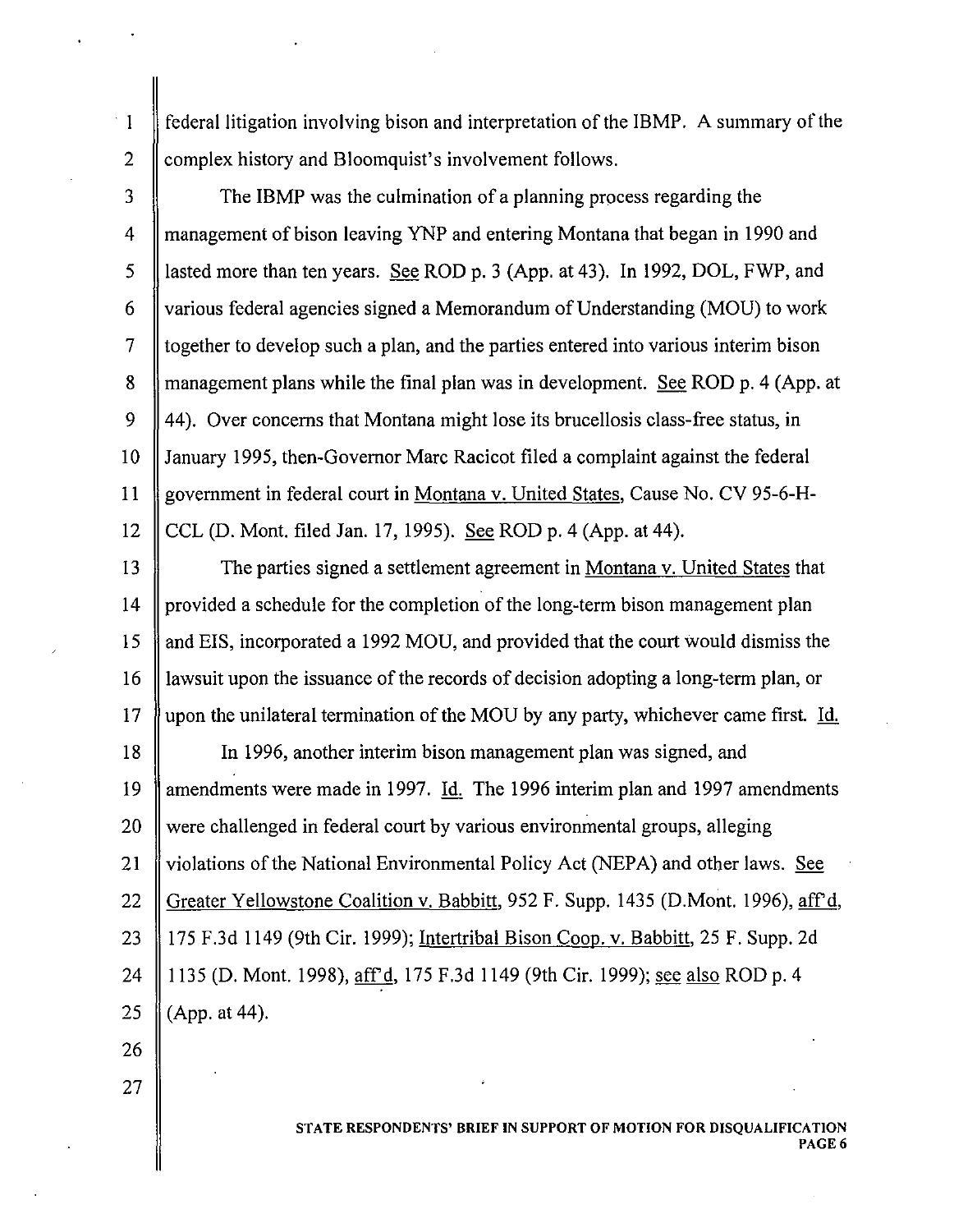| $\mathbf{l}$   | On November 16, 1996, DOL entered into a contract with Bloomquist for the                                                                 |
|----------------|-------------------------------------------------------------------------------------------------------------------------------------------|
| $\overline{2}$ | provision of legal services. (Affidavit of Peterson, ¶ 5 and Ex. A to Affidavit.) The                                                     |
| 3              | "Scope of Work" section of that original contract provided as follows:                                                                    |
| 4              | SECTION 1. SCOPE OF WORK. The Contractor agrees to act as                                                                                 |
| 5              | counsel for Agency with respect to any contested cases involving<br>federal or state action(s) in federal or state courts relative to the |
| 6              | Montana bison/brucellosis problem under federal and Montana<br>statutes, rules and regulations, as requested by Agency. The               |
| 7              | Contractor's duties may include preparation of pertinent documents,<br>orders, depositions, or any other written documents and procedural |
| 8              | matters involving the bison/brucellosis matter.                                                                                           |
| 9              | (Emphasis added.) (Affidavit of Peterson, Ex. A.)                                                                                         |
| 10             | Under this contract, Bloomquist appeared in the two federal lawsuits                                                                      |
| 11             | challenging the 1996 interim plan and its 1997 amendments on behalf of the State                                                          |
| 12             | and then-Governor Racicot (CV-96-82) and on behalf of DOL and its Executive                                                               |
| 13             | Officer (CV-97-30). Bloomquist is listed as counsel in several published court                                                            |
| 14             | rulings on these two cases. See Greater Yellowstone Coalition v. Babbitt, 952 F.                                                          |
| 15             | Supp. 1435 (D. Mont. 1996); Greater Yellowstone Coalition v. Babbitt, 952 F.                                                              |
| 16             | Supp. 1446 (D. Mont. 1997); Intertribal Bison Cooperative v. Babbitt, 25 F. Supp.                                                         |
| 17             | 2d 1135 (D. Mont. 1998); Greater Yellowstone Coalition v. Babbitt, 175 F.3d 1149                                                          |
| 18             | (9th Cir. 1999) (App. at 1, 2; 10; 13, 15; 20). To conduct this and subsequent work,                                                      |
| 19             | Bloomquist's 1996 legal services contract with DOL was extended by amendment                                                              |
| 20             | on eight separate occasions through 2004. (Affidavit of Peterson, $\P$ 6.)                                                                |
| 21             | At the same time, Bloomquist also was acting under contract as a technical                                                                |
| 22             | expert for DOL on the diseased bison issue. Under the contract, he was to advise                                                          |
| 23             | the DOL regarding NEPA and MEPA requirements "involving federal or state                                                                  |
| 24             | actions(s) [sic] relative to the Montana bison/brucellosis problem" and the EIS                                                           |
| 25             | "being prepared by federal agencies under federal and Montana statutes, rules and                                                         |
| 26             | regulations. " To summarize, based on his knowledge and experience,                                                                       |
| 27             | Bloomquist was part of a team that drafted the State's official position on the issues                                                    |
|                | STATE RESPONDENTS' BRIEF IN SUPPORT OF MOTION FOR DISQUALIFICATION<br>PAGE 7                                                              |
|                |                                                                                                                                           |

 $\Delta \phi = 0.001$ 

 $\Delta \sim 10^{11}$ 

 $\hat{\mathbf{s}}$ 

 $\sim$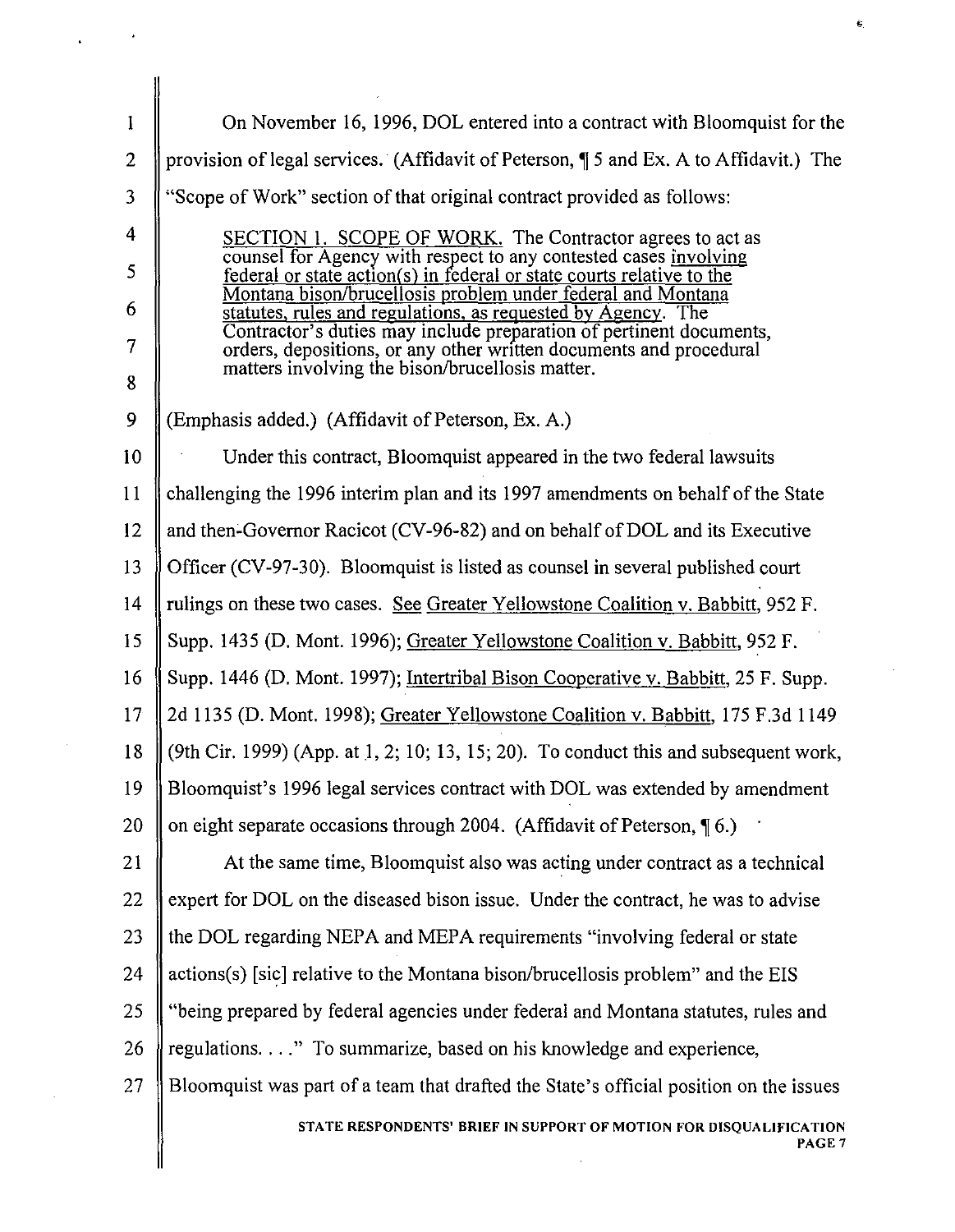1 arising under federal and Montana environmental laws, including the IBMP, and the 2  $\parallel$  administrative record to support it, reviewing, editing, and commenting on 3  $\parallel$  documents. (Affidavit of Peterson,  $\P$  7.)

4 **Following release of the joint Draft EIS (DEIS) for the IBMP in 1998, the** 5 federal agencies developed a strategy for bison management that they presented to 6 the State as a possible modified preferred alternative for the Final EIS (FEIS). After  $\mathcal{I}$  several months of discussions and negotiations, the state and federal parties reached 8 an impasse. In December 1999, the federal agencies gave notice that they were 9 Withdrawing from the 1992 MOU, an action which would trigger the dismissal of 10 f the State's federal suit in Montana v. United States. The State objected to dismissal 11 and the court ordered mediation, to be conducted by United States Magistrate Judge 12 Holter. See ROD p. 5 (App. at 45.); (Affidavit of Peterson, 18 and Exs. B and C to 13 | Affidavit).

14 **Pursuant to a February 2000 order of Judge Holter, Bloomquist, serving as** 15 lead counsel for the State in the Racicot-initiated lawsuit, signed and submitted to 16 the mediator the State's confidential mediation memorandum dated March 13, 2000. 17  $\parallel$  (Affidavit of Peterson,  $\P$ 9.) Mediation occurred during the spring, summer, and fall 18 of 2000, resulting in the parties' final agreement on an amended version of the 19 || modified preferred alternative (the IBMP) and final resolution of the State's lawsuit. 20 ROD p. 5 (App. at 45); (Affidavit of Peterson,  $\lceil 9 \rceil$ .

21  $\parallel$  Bloomquist was intimately involved in the development of the final 22 settlement and decision, the IBMP, and the administrative documents used to 23 Support that decision. Those documents, their content, and their construction, are at 24  $\parallel$  the heart of the instant action. (Affidavit of Peterson,  $\P$ 9.)

25 **Bloomquist also represented DOL** in a 2003 action by environmental groups 26  $\parallel$  challenging a federal agency's decision to issue permits for a DOL bison capture  $27$  and testing facility on grounds that the permits violated NEPA and the Endangered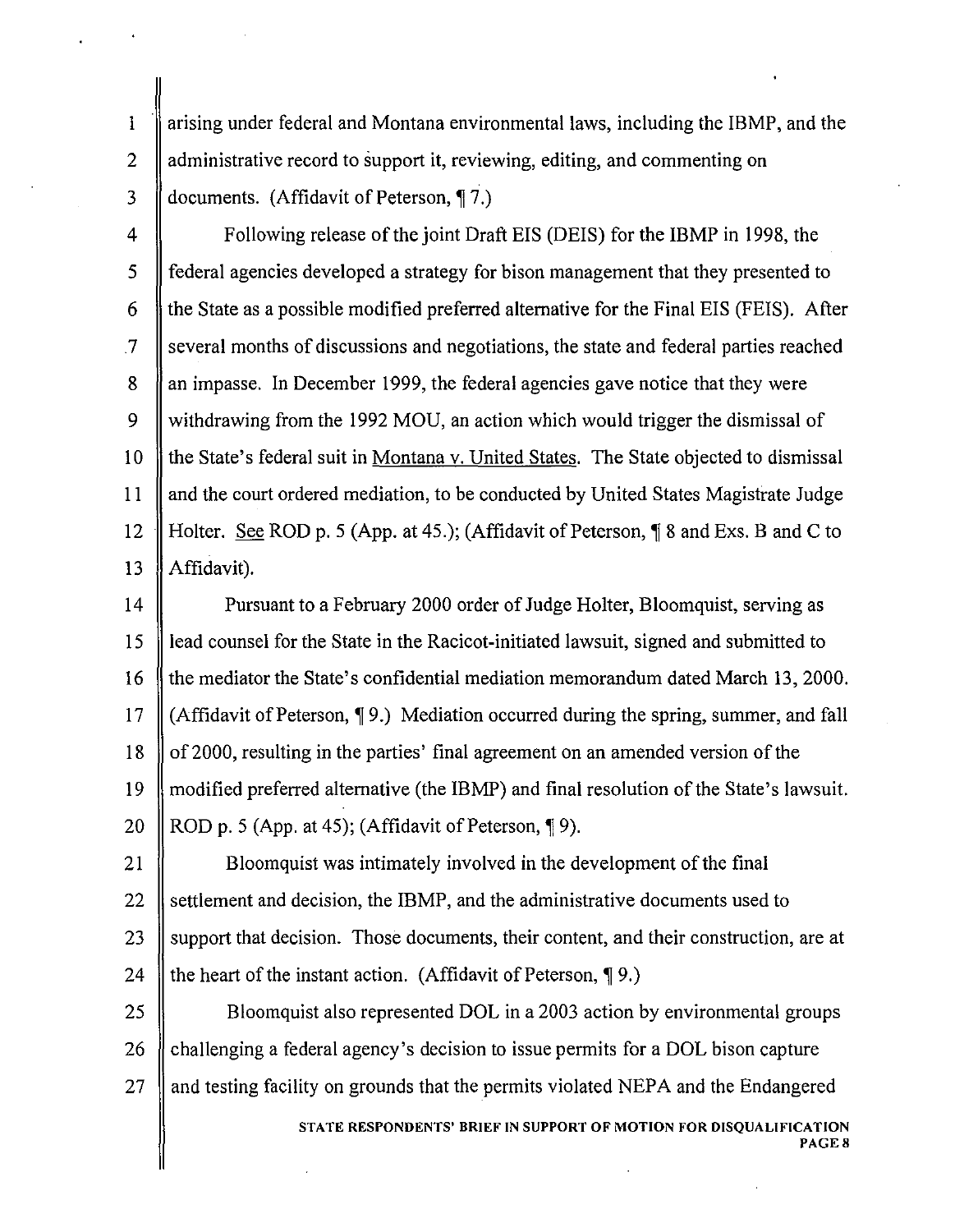1  $\parallel$  Species Act. That action also involved interpretation of the IBMP and review of the 2 Administrative record in support of it. Cold Mountain v. Garber, 375 F.3d 884 (9th  $\parallel$  Cir. 2004); (Affidavit of Peterson,  $\P$  10).

4  $\parallel$  In his capacity as contracted legal counsel with the State, its agencies, and its 5 officials for almost a decade, Bloomquist appeared in court and drafted and filed  $6 \parallel$  pleadings and briefs. Bloomquist created and had access to confidential attorney- $7 \parallel$  client information, including draft documents and case strategies. Bloomquist 8 Appeared before the Board of Livestock at meetings that were conducted in closed 9 Session in order to advise his client and determine litigation strategy. The State has 10 unearthed numerous documents marked "privileged" regarding bison issues that 11 either were drafted, edited, or received by Bloomquist. Written documents 12 contained in the agencies' files include, among other things, a memorandum 13 Bloomquist sent to Governor Racicot on February 12, 1999, regarding then-pending 14 litigation about the IBMP. Bloomquist marked the memorandum "Privileged 15 Attorney / Client Information." Bloomquist sent a memorandum dated 16 November 16, 1999, to DOL concerning the environmental impact statement and  $17 \parallel$  record of decision for bison management. Bloomquist marked the memorandum 18 "PRIVILEGED ATTORNEY/CLIENT COMMUNICATION." (Affidavit of 19 Peterson,  $\P$  11.) As previously described, Bloomquist authored the State's 20 confidential mediation memorandum dated March 13, 2000, that was submitted to 21  $\parallel$  the mediator, United States Magistrate Judge Holter in Montana v. United States, 22  $\parallel$  and led the State in the court-ordered negotiations culminating in adoption of the 23 || IBMP at issue in this case. (Id.,  $\P$ 9.)

**Furthermore, the State assumes Bloomquist has retained in his own custody**  $\parallel$  records from his previous representation of the State, which likely contain confidential material. Counsel for DOL recently requested that Bloomquist provide 27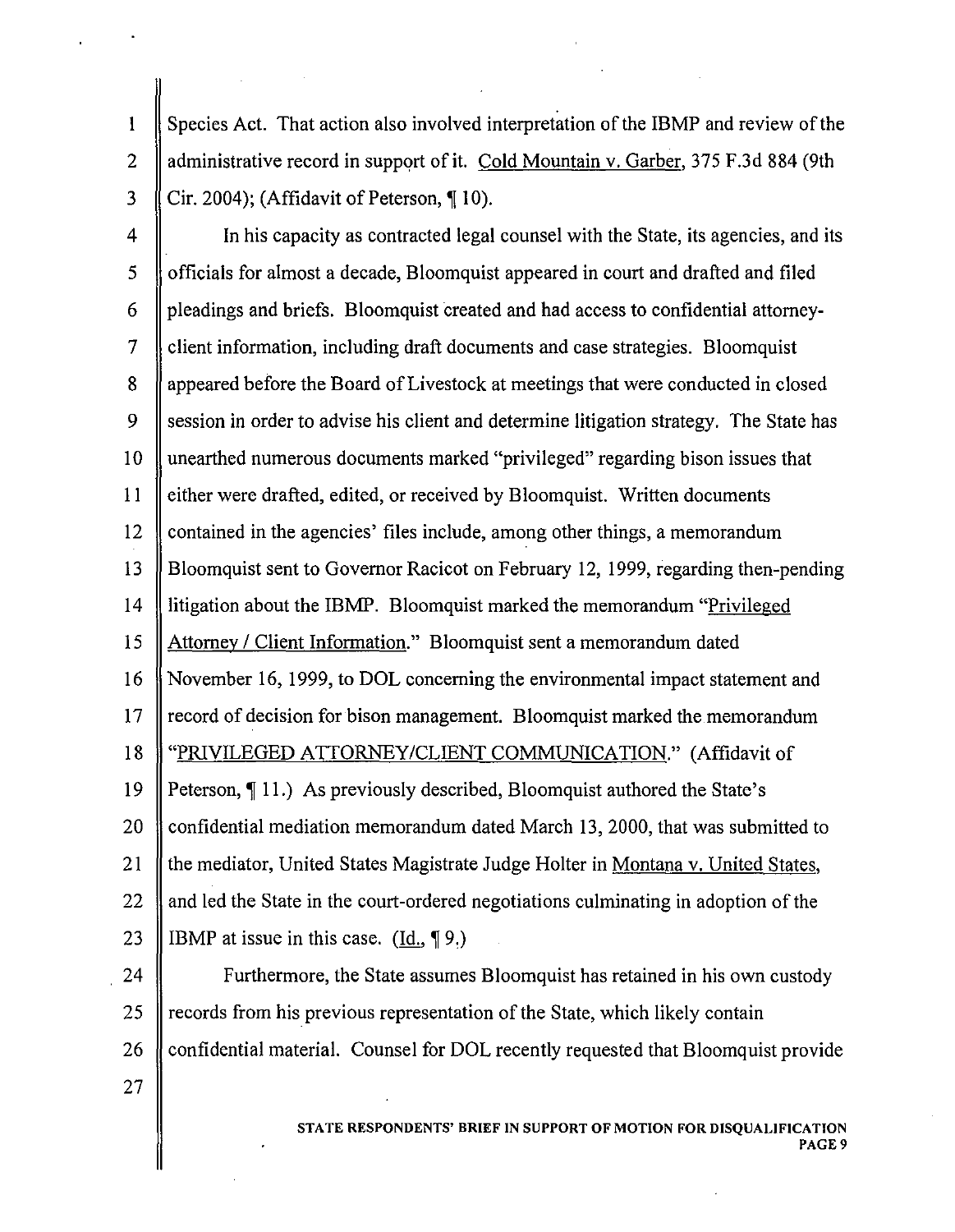1 DOL with his complete records from the prior legal representations in their entirety. 2  $\parallel$  (Affidavit of Peterson,  $\P$  12 and Ex. D to the Affidavit.)

# 3 **III. NOTICE OF ALLEGED CONFLICT.**

4 **The State asserts that Bloomquist's continued representation of the PCSA in**  $\frac{1}{5}$  this action against the very same entities and officers that Bloomquist previously 6  $\parallel$  represented in the same or substantially related matters violates the Montana Rules  $7 \parallel$  of Professional Conduct that prohibit conflicts of interest, and has adversely 8 impacted and will continue to adversely impact and cause prejudice to the State in 9 | its defense of this matter. On May 20, 2011, counsel for DOL sent a letter to 10 Bloomquist, advising him of the conflict of interest and requesting that he and his 11  $\parallel$  firm withdraw from representation of the PCSA in this matter. (Affidavit of 12 Peterson, 13 and Ex. E to the Affidavit.) In a letter dated May 31, 2011, 13 Bloomquist refused to withdraw, arguing, in part, that he was entitled to the less 14 Stringent conflict of interest rules applicable to lawyers who are public employees 15 **because his former clients were governmental entities and that all of the information** 16  $\parallel$  that he garnered during that representation is public information. (Affidavit of 17 | Peterson,  $\P$  14 and Ex. F to the Affidavit.)

18 The State now asks the Court to resolve this issue and to order Bloomquist 19 and the Doney law firm to withdraw from further representation of PCSA in this 20 || matter.

### 21 || STANDARD OF REVIEW

22  $\parallel$  The decision to grant or deny a motion to disqualify is within a district 23  $\parallel$  court's discretion and will be overturned only for an abuse of that discretion. Pro-24 Hand Servs. Trust v. Monthei, 2002 MT 134, 19, 310 Mont. 165, 49 P.3d 56. The 25 gravamen of a motion to disqualify is that the continued representation will cause 26 the moving party harm. Schuff v. A.T. Klemens & Sons, 2000 MT 357,  $\parallel$  36, 303 27 Mont. 274,16 P.3d 1002. Violation ofa rule of professional conduct designed to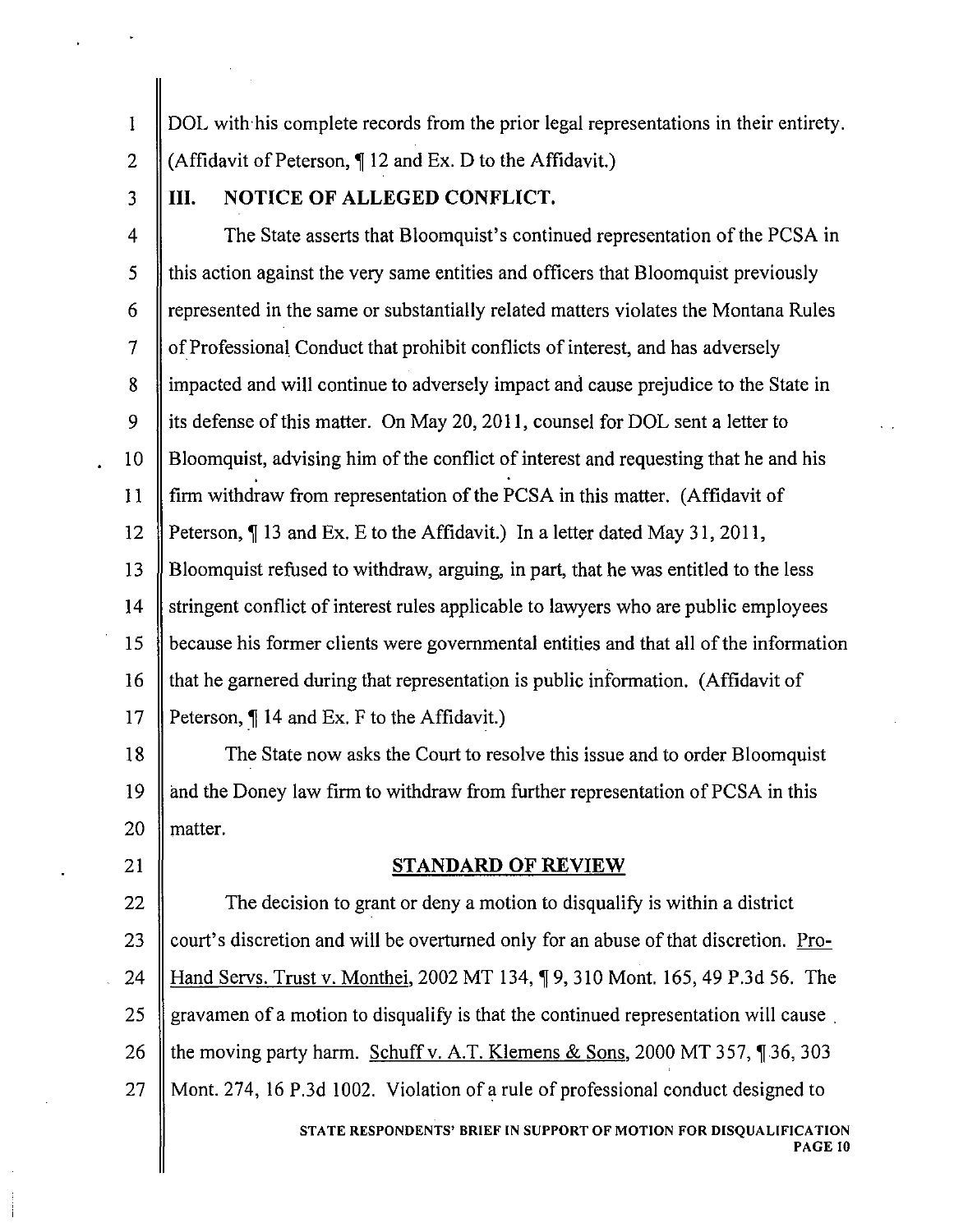| $\mathbf{1}$   | protect a party in the shoes of the moving party may be evidence that continued        |
|----------------|----------------------------------------------------------------------------------------|
| $\overline{2}$ | representation will result in prejudice. Id. at ¶¶ 36-37.                              |
| 3              | <b>ARGUMENT</b>                                                                        |
| 4              | "[A] lawyer may be disqualified from appearing in an action because he or              |
| 5              | she has previously represented an adverse party." Pro-Hand Servs., at 113.             |
| 6              | Bloomquist previously represented the State and has now undertaken the                 |
| $\tau$         | representation of another entity, the PCSA, in a substantially related matter in which |
| 8              | the PCSA's interests are materially adverse to the interests of the State without the  |
| 9              | State's consent. This conduct is a violation of M. R. Pro. C. 1.9(a) that will         |
| 10             | irreparably and fundamentally harm the State in its defense of this matter. Thus, the  |
| 11             | State seeks this Court's order disqualifying Bloomquist and the Doney law firm and     |
| 12             | ordering them to withdraw from continued representation of the PCSA in this            |
| 13             | action.                                                                                |
| 14             | RULE 1.9 APPLIES TO BLOOMQUIST'S FORMER<br>I.                                          |
| 15             | REPRESENTATION OF THE STATE.                                                           |
| 16             | As an initial matter, Bloomquist contends that he is entitled to take                  |
| 17             | advantage of the more lenient conflict of interest rules that are afforded to public   |
| 18             | officers and government employees in M. R. Pro. C. 1.11 because his former clients     |
| 19             | were State agencies and employees. Bloomquist is mistaken. Because Bloomquist          |
| 20             | is and always was a private lawyer, not a government employee nor public officer,      |
| 21             | the proper conflict of interest rule is that applicable to attorneys in the private    |
| 22             | sector, namely, M. R. Pro. C. 1.9.                                                     |
| 23             | Rule 1.9, entitled "Duties to Former Clients," is virtually identical to the           |
| 24             | ABA Model Rule 1.9 (Model Rule 1.9) of the same name and from which it was             |
| 25             | derived. Model Rule 1.9 "generally defines a lawyer's conflict of interest             |
| 26             | obligations to former clients after the termination of a lawyer-client relationship."  |
| 27             |                                                                                        |
|                | STATE RESPONDENTS' BRIEF IN SUPPORT OF MOTION FOR DISQUALIFICATION<br>PAGE 11          |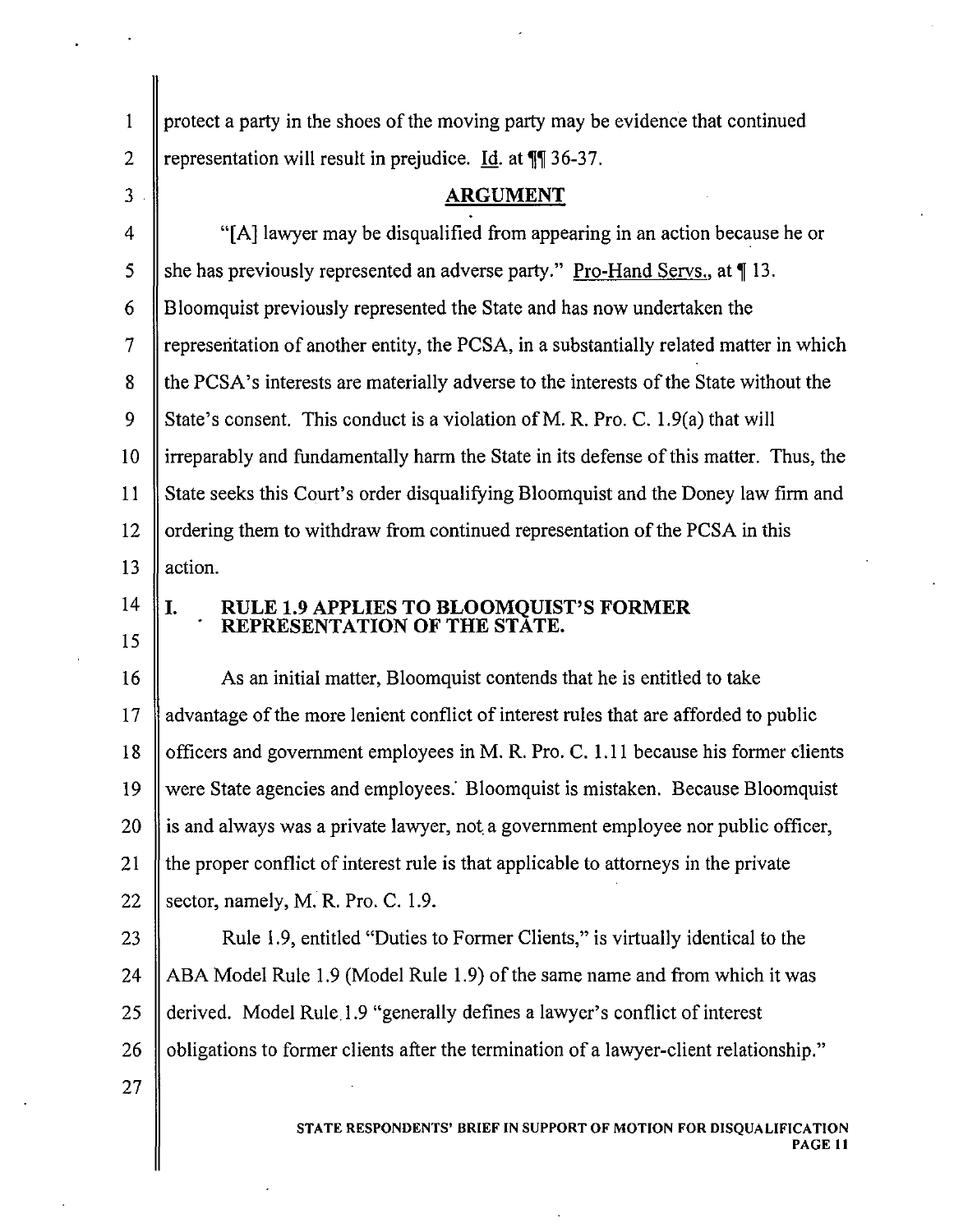| 1              | ABA Formal Ethics Op. 97-409 at 1101:150 (Aug. 2, 1997) (App. at 11). M. R.                                                                                                                                   |
|----------------|---------------------------------------------------------------------------------------------------------------------------------------------------------------------------------------------------------------|
| $\overline{2}$ | Pro. C. $1.9(a)$ provides:                                                                                                                                                                                    |
| 3              | A lawyer who has formerly represented a client in a matter shall not                                                                                                                                          |
| $\overline{4}$ | thereafter represent another person in the same or a substantially<br>related matter in which that person's interests are materially adverse to                                                               |
| 5              | the interests of the former client unless the former client gives<br>informed consent, confirmed in writing.                                                                                                  |
| 6              | (Emphasis added.)                                                                                                                                                                                             |
| 7              | M. R. Pro. C. 1.11, entitled "Special Conflicts of Interest for Former and                                                                                                                                    |
| 8              | Current Government Officers and Employees," on the other hand, provides:                                                                                                                                      |
| 9              | Except as law may otherwise expressly permit, a lawyer who<br>(a)                                                                                                                                             |
| 10             | has formerly served as a public officer or employee of the<br>government:                                                                                                                                     |
| 11             | is subject to Rule $1.9(c)$ ; and<br>(1)                                                                                                                                                                      |
| 12             | shall not otherwise represent a client in connection with a<br>(2)                                                                                                                                            |
| 13             | matter in which the lawyer participated personally and substantially as<br>a public officer or employee, unless the appropriate government<br>agency gives its informed consent, confirmed in writing, to the |
| 14             | representation.                                                                                                                                                                                               |
| 15             | Where Rule 1.11 applies, it replaces or supplants the duties described in Rule                                                                                                                                |
| 16             | 1.9(a) and (b). See ABA Annotated Model Rules of Professional Conduct (6th ed.                                                                                                                                |
| 17             | 2007) at 184-85 (App. at 73-74). However, this is of no consequence here because                                                                                                                              |
| 18             | Rule 1.11 does not apply to specially retained private counsel who perform <i>ad hoc</i>                                                                                                                      |
| 19             | work on behalf of governmental agencies and officers such as that previously                                                                                                                                  |
| 20             | performed by Bloomquist.                                                                                                                                                                                      |
| 21             | By its own terms, Rule $1.11(a)$ only applies to lawyers who have "formerly"                                                                                                                                  |
| 22             | served as a public officer or employee." Bloomquist was not an elected official or                                                                                                                            |
| 23             | State employee when he represented the State of Montana and its departments and                                                                                                                               |
| 24             | officials on previous bison matters. Rather, he was a partner in a private law firm                                                                                                                           |
| 25             | that worked for the State pursuant to contractual agreements and was, therefore, an                                                                                                                           |
| 26             | independent contractor. Indeed, his contract specifically identified Bloomquist as                                                                                                                            |
| 27             | "Contractor" and Section 9 of the contract specified, "the Contractor is an                                                                                                                                   |
|                | STATE RESPONDENTS' BRIEF IN SUPPORT OF MOTION FOR DISQUALIFICATION.<br><b>PAGE 12</b>                                                                                                                         |
|                |                                                                                                                                                                                                               |

 $\frac{1}{2}$ 

 $\label{eq:2} \frac{d\mathbf{y}}{d\mathbf{x}} = \frac{d\mathbf{y}}{d\mathbf{x}} \mathbf{y} + \frac{d\mathbf{y}}{d\mathbf{x}} \mathbf{y}$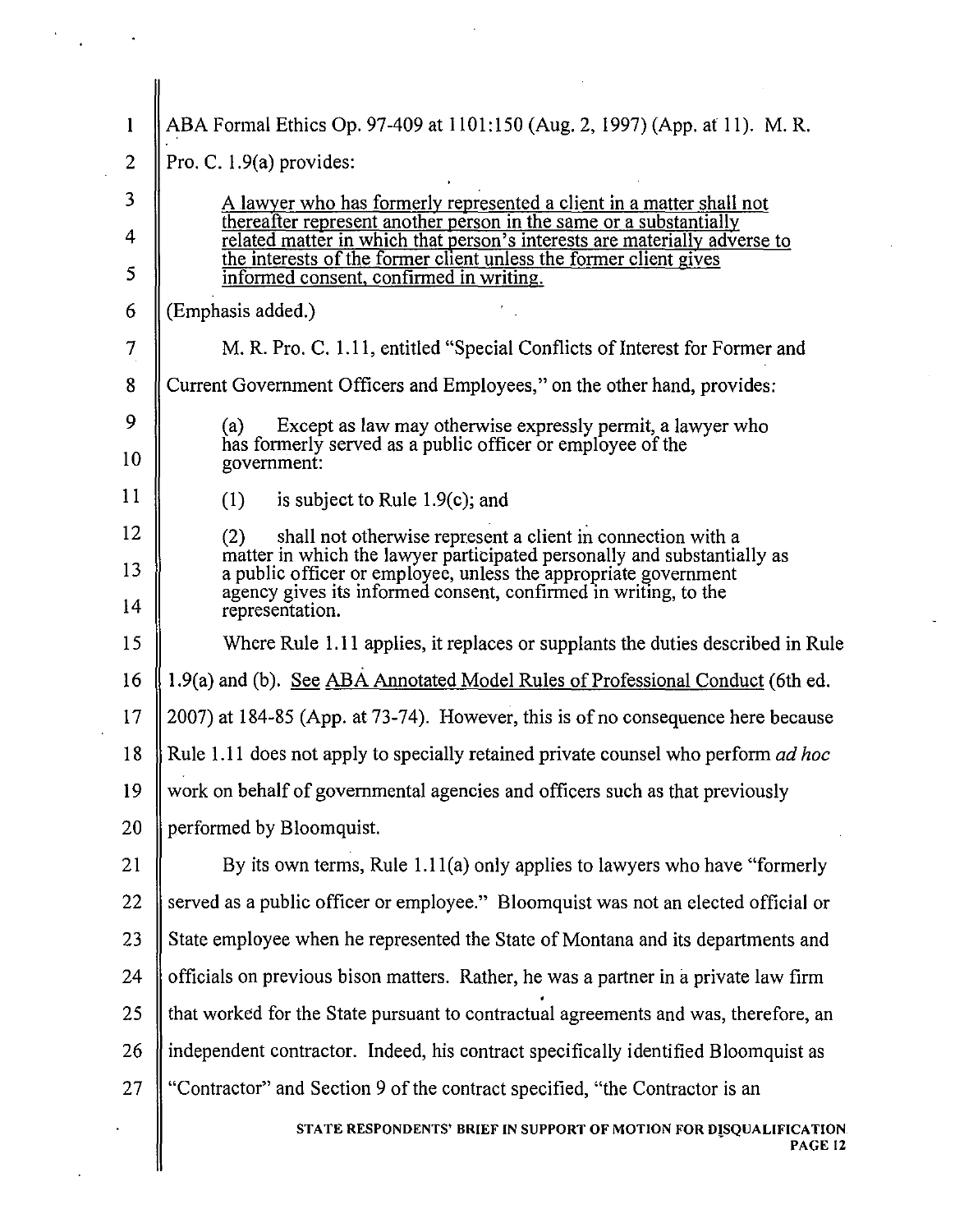independent contractor  $\dots$ ." (Affidavit of Peterson,  $\P$  5 and Ex. A to the 2 Affidavit.) Because Bloomquist was not a public officer or employee, M. R. Pro. C.  $3 \parallel 1.11(a)$  does not apply to him.

 $\mathbf{1}$ 

4 | In Formal Ethics Opinion No. 97-409, the ABA Committee noted "that a 5 viable argument can be made, based on the stated purpose of Rule 1.11 reflected in  $6$  || its commentary and legislative history, that the conflict of interest obligations of 7 | awyers who are retained on an *ad hoc* basis to perform work for a government 8 entity will ordinarily be determined by Rule 1.9 and not Rule 1.11." ABA Formal 9 Ethics Op. 97-409 at 1101:150, n.4 (Aug. 2,1997) (App. at 55).

10 The purpose behind the more lenient conflict rule for lawyers in public 11 Service in Model Rule 1.11 is "to prevent the disqualification rule from imposing 12 too severe a deterrent against entering public service" and from becoming "so 13 Solution 13 Solution as to inhibit transfer of employment to and from the government." ABA 14 Annotated Model Rules of Professional Conduct (6th ed. 2007), Rule 1.11, cmt. 4, 15 at 183 (App. at 72). Rule 1.11 applies not only to government lawyers who 16 Tepresent government agencies, but also to all lawyers who work in the public 17 Sector, even if they hold non-lawyer positions. <u>Id.</u>, Rule 1.11, at 184 (App. at 73). 18 The same concerns do not apply to a specially-retained private attorney who 19 contracts with the State on an *ad hoc* basis for an agreed upon fee while continuing 20  $\parallel$  to represent private clients. The unique concerns that Model Rule 1.11 was 21 designed to address simply do not apply to Bloomquist's situation. Because 22 Bloomquist was not a public officer or employee, M. R. Pro. C. 1.11 does not apply 23  $\parallel$  to him. Bloomquist must be treated as a private attorney, which he is and always 24 has been under his contracts with the State.

25

27

26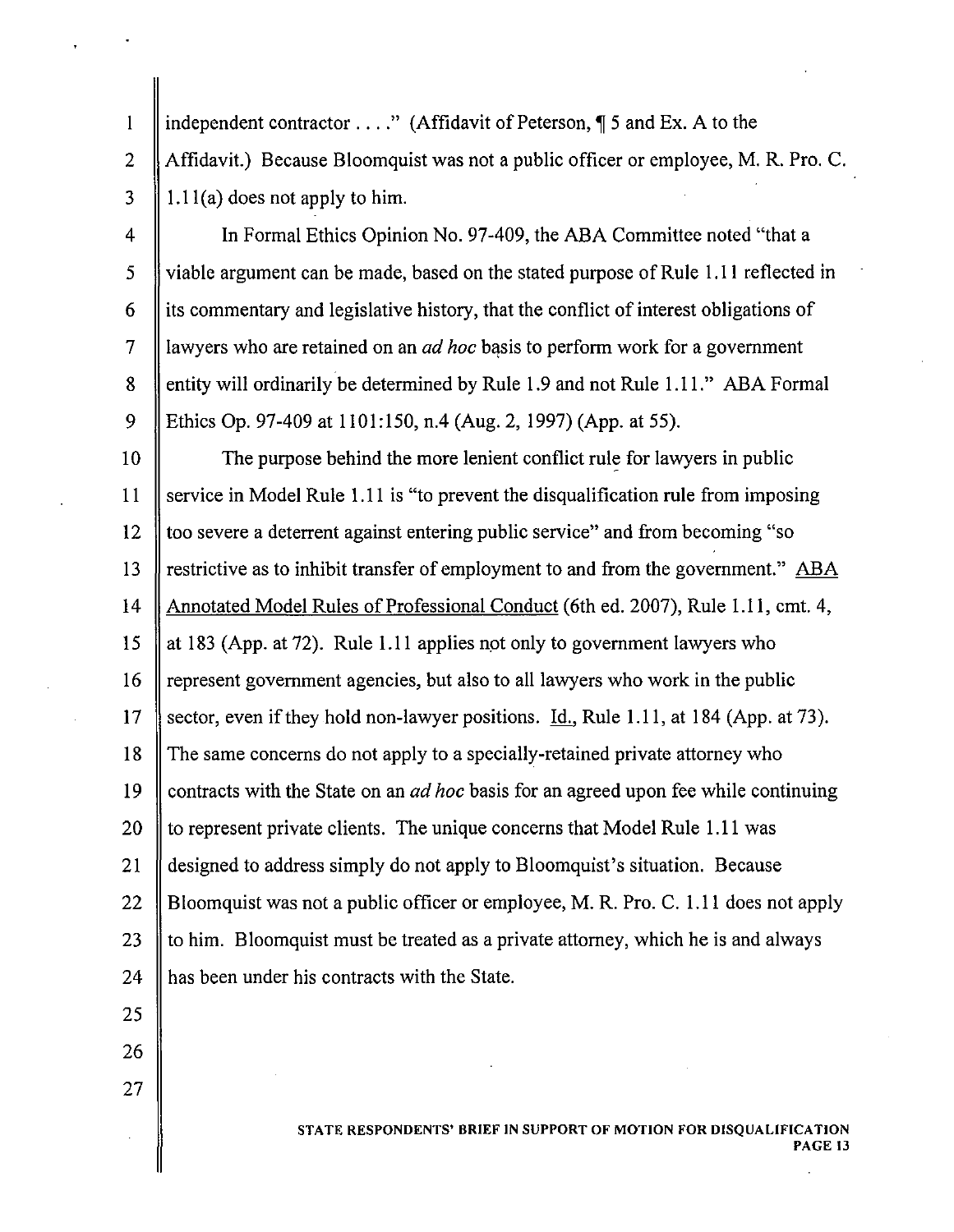| $\mathbf{1}$   | II.<br>BLOOMQUIST'S REPRESENTATION OF PCSA IN THIS ACTION<br>VIOLATES RULE 1.9(a).                                                         |
|----------------|--------------------------------------------------------------------------------------------------------------------------------------------|
| $\overline{2}$ | A lawyer who has formerly represented a client cannot represent a person                                                                   |
| 3              | who is suing that former client on a substantially related matter absent the former                                                        |
| 4              | client's written consent. M. R. Pro. C. 1.9(a). Four elements must be proven to                                                            |
| 5              | establish a violation of Rule 1.9(a):                                                                                                      |
| 6              | First, there must have been a valid attorney-client relationship                                                                           |
| 7              | between the attorney and the former client $\dots$ . Second, the interests<br>of the present and former clients must be materially adverse |
| 8              | Third, the former client must not have consented, in an informed<br>manner, to the new representation. Finally, the current matter and     |
| 9              | the former matter must be the same or substantially related.                                                                               |
| 10             | Magin v. Solitude Homeowner's Inc., 255 P.3d 920, 925 (Wyo. 2011), quoting                                                                 |
| 11             | Sullivan County Regional Refuse Disposal Dist. v. Town of Acworth, 141 N.H.                                                                |
| 12             | 479, 686 A.2d 755, 757 (1996) (App. at 22-26).                                                                                             |
| 13             | Here, it is beyond doubt that the first three elements of the test are satisfied:                                                          |
| 14             | Bloomquist represented the State previously; his current client, PCSA, has sued the                                                        |
| 15             | State; and the State has not consented to Bloomquist's representation of PCSA. The                                                         |
| 16             | only plausible issue is whether the current matter and the former matter are                                                               |
| 17             | "substantially related." The State believes there can be only one answer to that                                                           |
| 18             | question.                                                                                                                                  |
| 19             | Generally, a current matter is substantially related to an earlier representation                                                          |
| 20             | if it involves the lawyer's own work for the former client. See RESTATEMENT                                                                |
| 21             | (THIRD) OF THE LAW GOVERNING LAWYERS § 132(1) (2000). See also Franklin v.                                                                 |
| 22             | Callum, 782 A.2d 884, 887 (N.H. 2001) (App. at 27-30) (current representation was                                                          |
| 23             | not permissible because it involved interpretation of agreement drafted by lawyer in                                                       |
| 24             | earlier representation). PCSA's claims against the State in this action center on                                                          |
| 25             | work performed by Bloomquist in advising, editing, and commenting on both the                                                              |
| 26             | IBMP and the NEPA and MEPA documents and administrative record created in                                                                  |
| 27             | support of that agreement. The very work performed by Bloomquist on behalf of                                                              |
|                | STATE RESPONDENTS' BRIEF IN SUPPORT OF MOTION FOR DISQUALIFICATION<br>PAGE 14                                                              |
|                |                                                                                                                                            |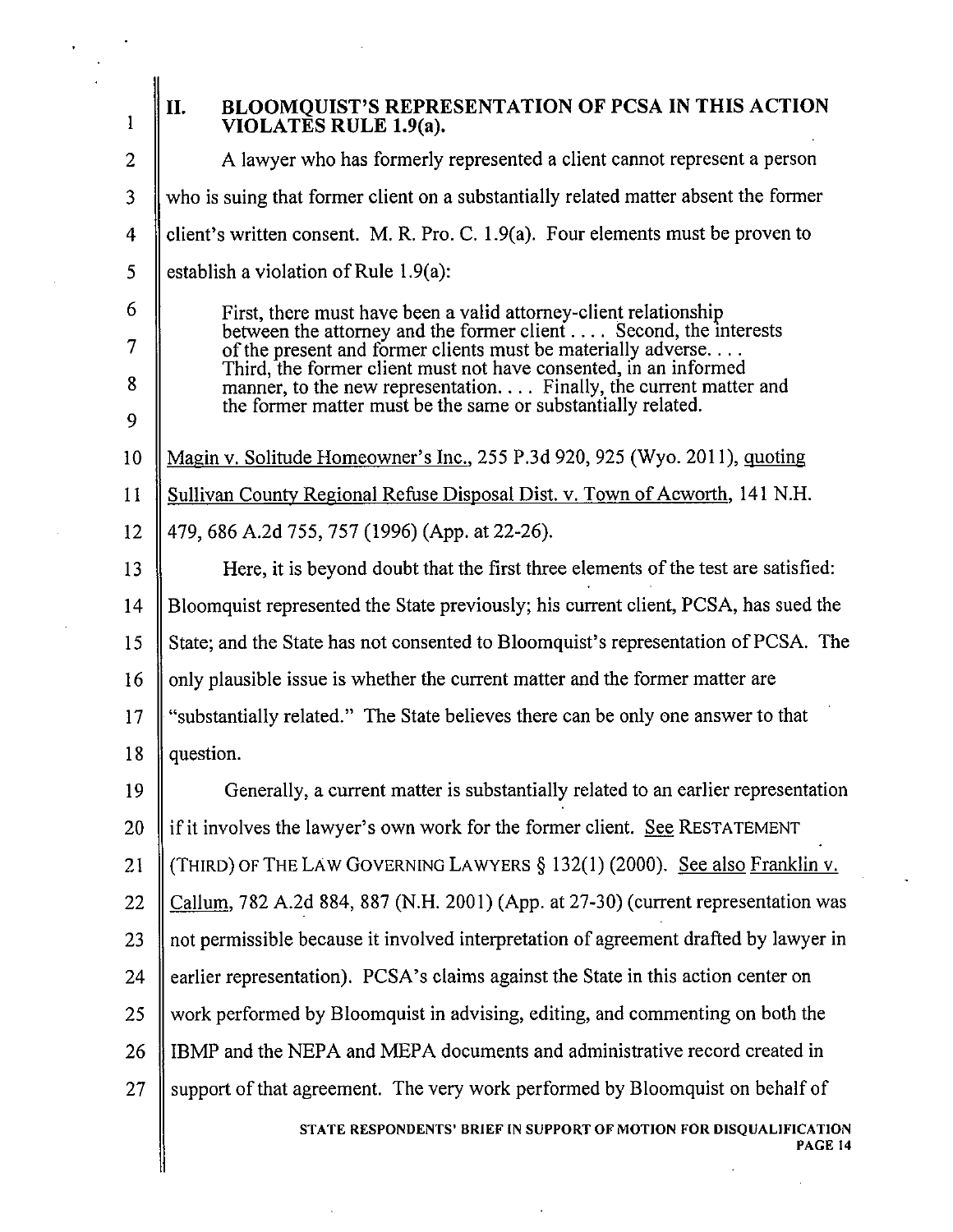the State forms the basis for PCSA's current case against it. In addition, it is very possible that Bloomquist himself may be a person with knowledge of fact issues raised by the Petition and the discovery requests he has issued on behalf of PCSA.

4 5 6 7 8 9 10 II 12 13 14 In determining whether an attorney should be disqualified from litigating against a former client, the test is whether "'the attorney may have received confidential information during the prior representation that would be relevant to the subsequent matter in which disqualification is sought." Pro-Hand Servs.,  $\P$  15, quoting Trone v. Smith, 621 F.2d 994, 999 (9th Cir. 1980) (App. at 31-41). If the current and former representations.involve the same parties and similar or related facts and similar or related legal issues, the attorney's involvement in the prior representation likely resulted in his receipt of confidential information material to the new representation that might harm the former client. See, e.g., Trone,  $621$  F.2d at 998 ("Substantiality is present if the factual contexts of the two representations are similar or related.").

IS 16 17 18 19 20 21 22 23 24 Recognizing that it would be unfair to require a former client to reveal confidences in order to show that a lawyer's current representation will harm it, "[a] former client is not required to reveal the confidential information learned by the lawyer in order to establish a substantial risk that the lawyer has confidential information to use in the subsequent matter. A conclusion about the possession of such information may be based on the nature of the services the lawyer provided the former client and information that would in ordinary practice be learned by a lawyer . providing such services." ABA Annotated Model Rules of Professional Conduct (6th ed. 2007), Rule 1.9, cmt. 3, at 154 (App. at 66); accord Pro Hand Servs.,  $\P$  16 (client should not be required to disclose actual confidences).

> To be fair about it, the substantial relationship test was developed to spare former clients from the self-defeating necessity of having to reveal what confidential information they imparted to their lawyer as a means of making sure (through a disqualification motion) that the lawyer would not use this information to their disadvantage in his

> > STATE RESPONDENTS' BRIEF IN SUPPORT OF MOTION FOR DISQUALIFICATION PAGE 15

25

2

 $\mathbf{1}$ 

3

- 
- 26
- 27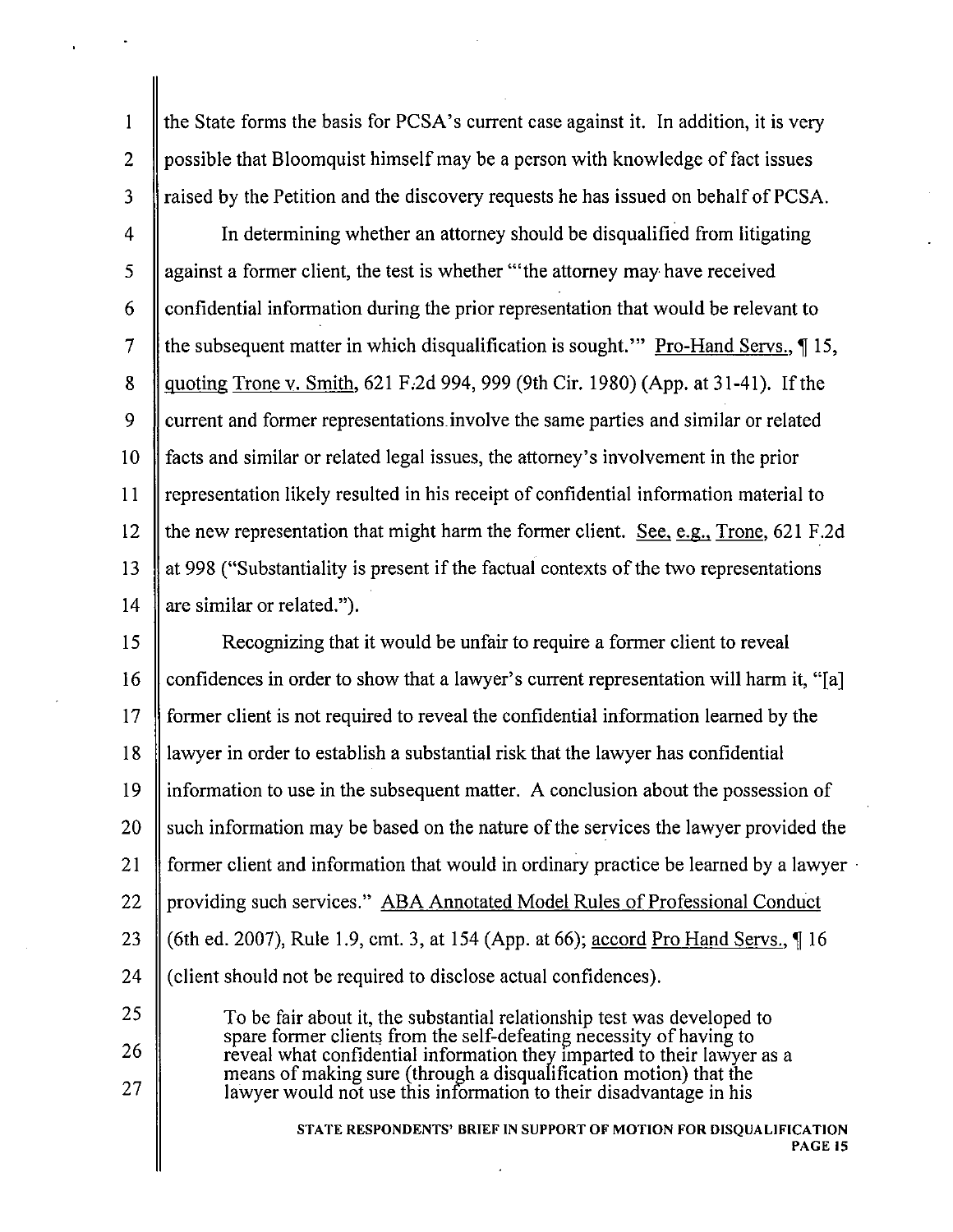representation of another client. The test also saves courts from having to hold in camera or ex parte proceedings every time a disqualification motion is filed.

2

 $\mathbf{1}$ 

3

4

5

6

7

8

9

The substantial relationship test is a shortcut. If the former client demonstrates that there is a good deal of commonality between the matter the lawyer handled for the former client and the matter on which the lawyer is now representing another client, the former client needn't go further and establish just what confidential information he gave the lawyer that will now likely be used against him. The very similarity in the two representations is enough to raise a commonsense inference that what the lawyer learned from his former client will prove useful in his representation of another client whose interests are adverse to those of the former client.

10 ABA/BNA Lawyer's Manual on Prof. Conduct, § 51:222 (App. at 78-79).

11 Bloomquist was involved in the creation ofthe IBMP and the administrative 12 record to support it, reviewing, editing, and commenting on documents. The State 13 has unearthed numerous documents marked privileged regarding bison issues that 14 either were drafted, edited, or received by Bloomquist. (Affidavit of Peterson,  $\P$  4, 15  $\parallel$  9, 11.) There is evidence that he consulted directly with elected State officials, 16 including the former Governor, on bison issues and litigation strategy. He appeared 17 before the Board ofLivestock in closed-session meetings in order to advise his 18 client and determination litigation strategy. (Id. at  $\mathbb{H}$  4, 11.) He has represented the 19 State in multiple lawsuits involving the same or substantially related factual issues 20 || presented here with respect to brucellosis, bison, Yellowstone National Park, and 21 private and public land use by bison. He also has represented the State in multiple 22 I lawsuits involving the same or substantially related legal issues presented here with 23 S respect to the meaning of the IBMP and the adequacy of the State's NEPA and 24 MEPA analysis regarding Yellowstone bison. In fact, a defense to the PCSA's 25 MEPA claim in this case is that no further environmental analysis was necessary 26 prior to the 2011 adoption of adaptive management adjustments, because the 27  $\parallel$  environmental reviews conducted in the 2000 FEIS were sufficient to meet MEPA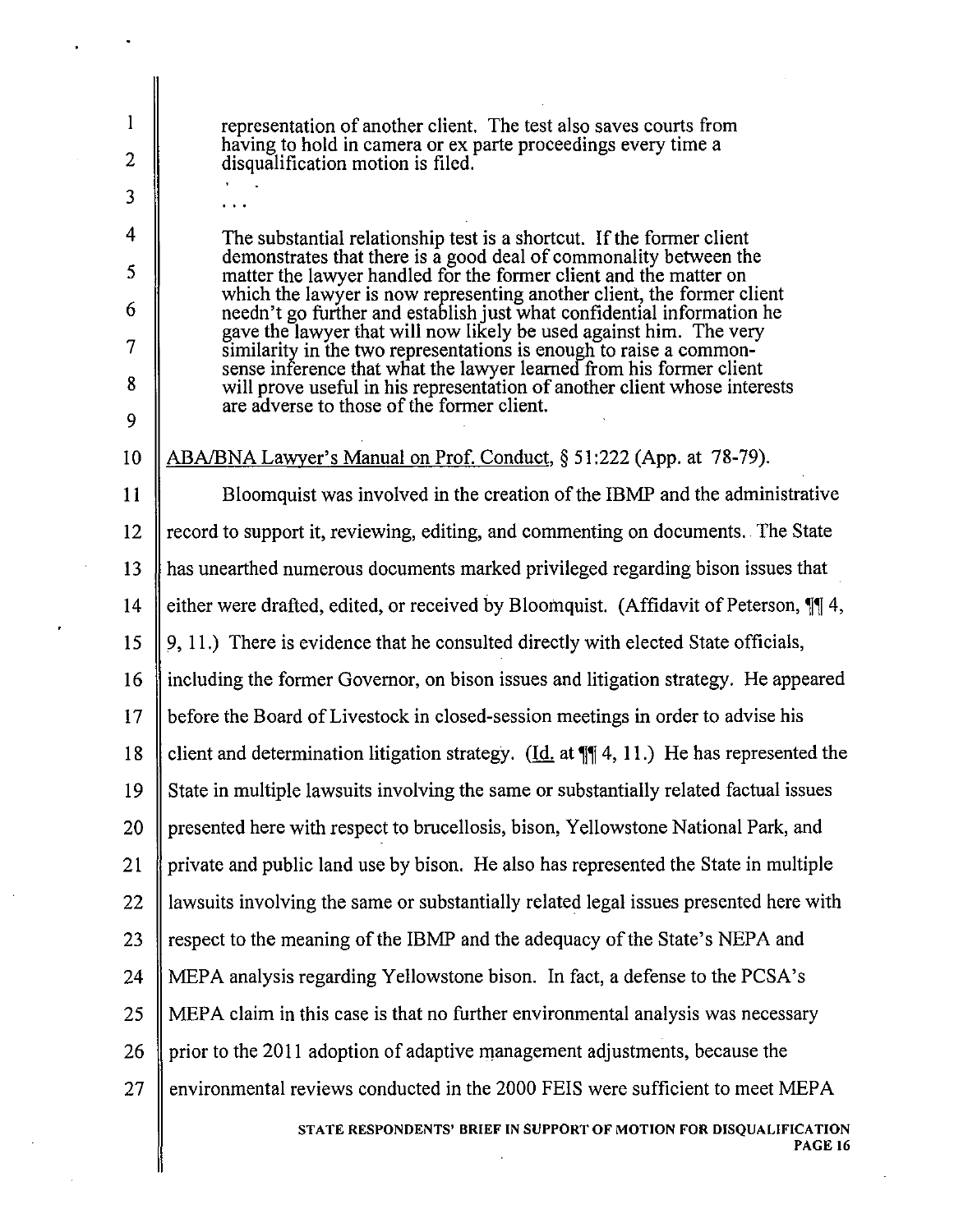requirements. As a result, this case is substantially related to Bloomquist's former 2 Fepresentation of the State within the meaning of Rule 1.9(a), and there is more than || a substantial risk that Bloomquist obtained confidential information during his 4 many years of prior representation of the State on those substantially similar matters which would be relevant here and which has and could continue to adversely impact  $\parallel$  the State's defense of this matter.

## III. BLOOMQUIST'S REPRESENTATION OF PCSA IN THIS MATTER HAS PREJUDICED AND WILL CONTINUE TO PREJUDICE AND HARM THE STATE AND, THEREFORE, DISQUALIFICATION IS REQUIRED.

7

8

9

10 When a lawyer undertakes the representation of a client whose interests are 11 adverse to those of a former client with respect to the same or a substantially related 12 matter in violation of Model Rule 1.9(a), an irrebuttable presumption necessarily 13 arises that the lawyer acquired confidential information from the former client that 14 could be used to its detriment in the current proceeding, that the former client will  $15 \parallel$  be harmed by the continued representation of the current client, and that withdrawal 16 | is required. See ABA/BNA Lawyers' Manual on Prof. Conduct, §§ 51:201, 51:222 17 (App. at 75, 78-79). The substantial relationship test is essentially a short cut to 18 proving prejudice so that a former client need not reveal confidences or wait until it 19  $\parallel$  can show actual prejudice before filing a motion to disqualify. Because the 20 || prejudice element is built into the substantial relationship test in Rule 1.9(a), no 21 further proof on this element is needed in order for disqualification to be required.  $22$  || Id.

23 **Here, Bloomquist has personal knowledge regarding the formulation of the** 24 I IBMP, which includes provisions for adaptive management adjustments, and the 25  $\parallel$  administrative reviews completed in support of the IBMP, all matters central to the 26 instant case. Bloomquist acquired that knowledge through his representation of the 27 State; yet, the State cannot take advantage of, or even discover, Bloomquist's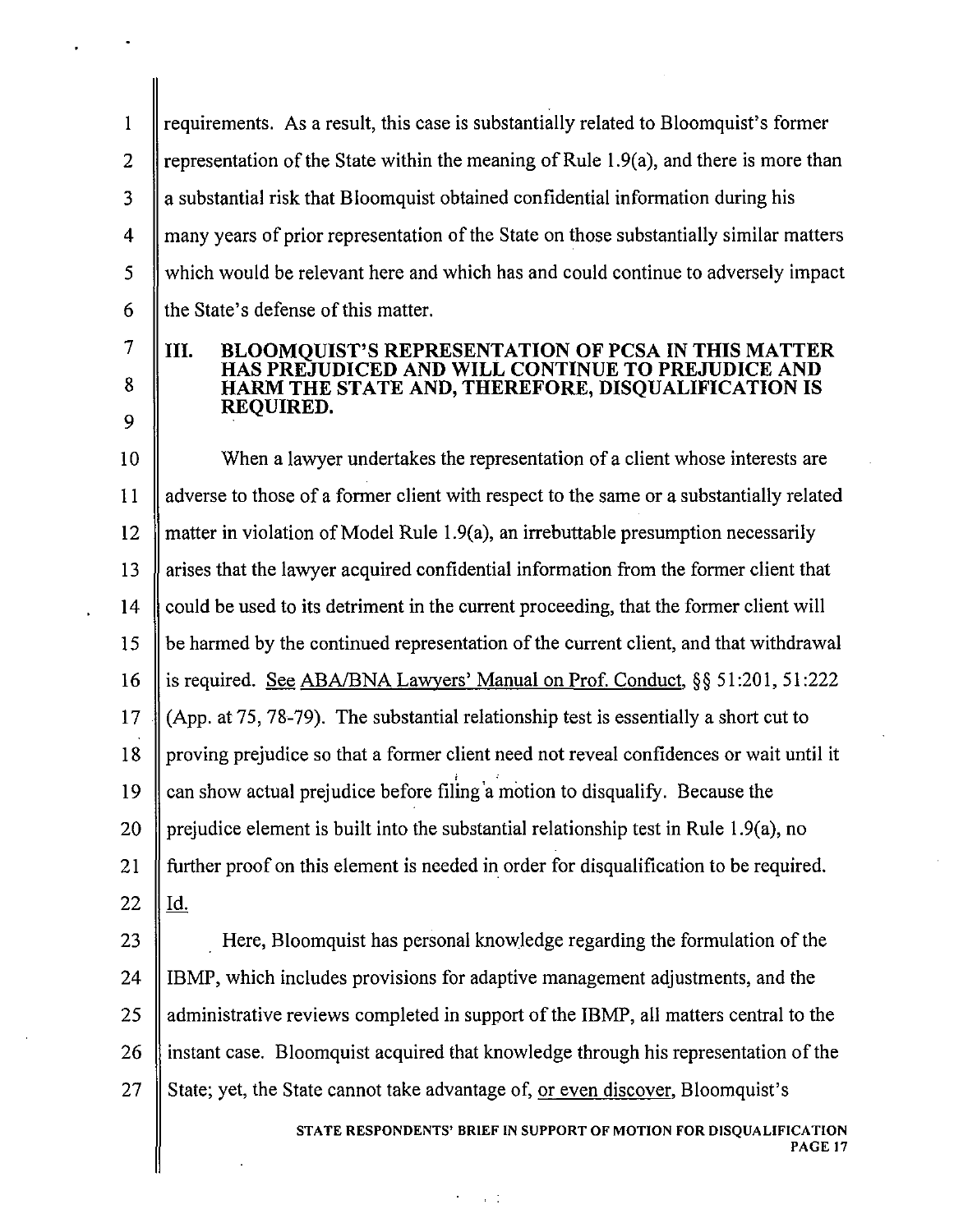I knowledge and experience regarding those matters, which are at the heart of this 2 dispute. To the contrary, the State's adversary in this litigation, PCSA, can use that  $\cdot$ 3 | information against the State, without the State knowing or even having access to it. 4 This is patently unfair and prejudicial to the State, and requires Bloomquist's  $\vert$  disqualification.

 $6 \parallel$  A former client need only inform the Court "of the nature of the confidential  $\mathcal{I}$  information disclosed" in order to "alert the court of the possibility that confidential 8 information had been previously disclosed." Pro-Hand Servs., 16. Here, 9 Bloomquist represented the State in bison litigation for years. Obviously, there is a . 10 Substantial risk that material confidential information was previously disclosed  $11$  which could harm the State in the current litigation. The nature of the relationship 12 between Bloomquist and his former clients explained in detail above was such that 13 he undoubtedly received confidential information which could harm the State in this 14 Substantially-related matter. Based on the foregoing, the State has shown sufficient 15 | proof that Bloomquist's continued representation of PCSA in violation of M. R. 16 Pro. C. 1.9 would adversely affect and prejudicially harm the State in this matter.  $17$  As a result, Bloomquist should be disqualified from any further representation. re Marra, 2004 MT 8, 10, 319 Mont. 213, 87 P.3d 384; see also Trone, 621 F.2d at 18  $\parallel$  TV. 19 20 21 22 23 24 25 26 BLOOMQUIST'S DISQUALIFICATION IS AUTOMATICALLY IMPUTED TO THE DONEY LAW FIRM AND IT, TOO, MUST WITHDRAW FROM REPRESENTING PCSA PURSUANT TO RULE 1.10. M. R. Pro. C. 1.l0(a) provides as follows: (a) While lawyers are associated in a firm, none of them shall knowingly represent a client when any one of them practicing alone would be prohibited from doing so by Rules 1.7 or 1.9 unless the prohibition is based on a personal interest of the prohibited lawyer and does not present a significant risk of materially limiting the representation of the client by the remaining lawyers in the firm. "The imputed disqualification rule imposed by Rule  $1.10(a)$  is absolute." In 27  $\parallel$  999. The disqualification rule applies here. Bloomquist worked for the Doney law STATE RESPONDENTS' BRIEF IN SUPPORT OF MOTION FOR DISQUALIFICATION PAGE 18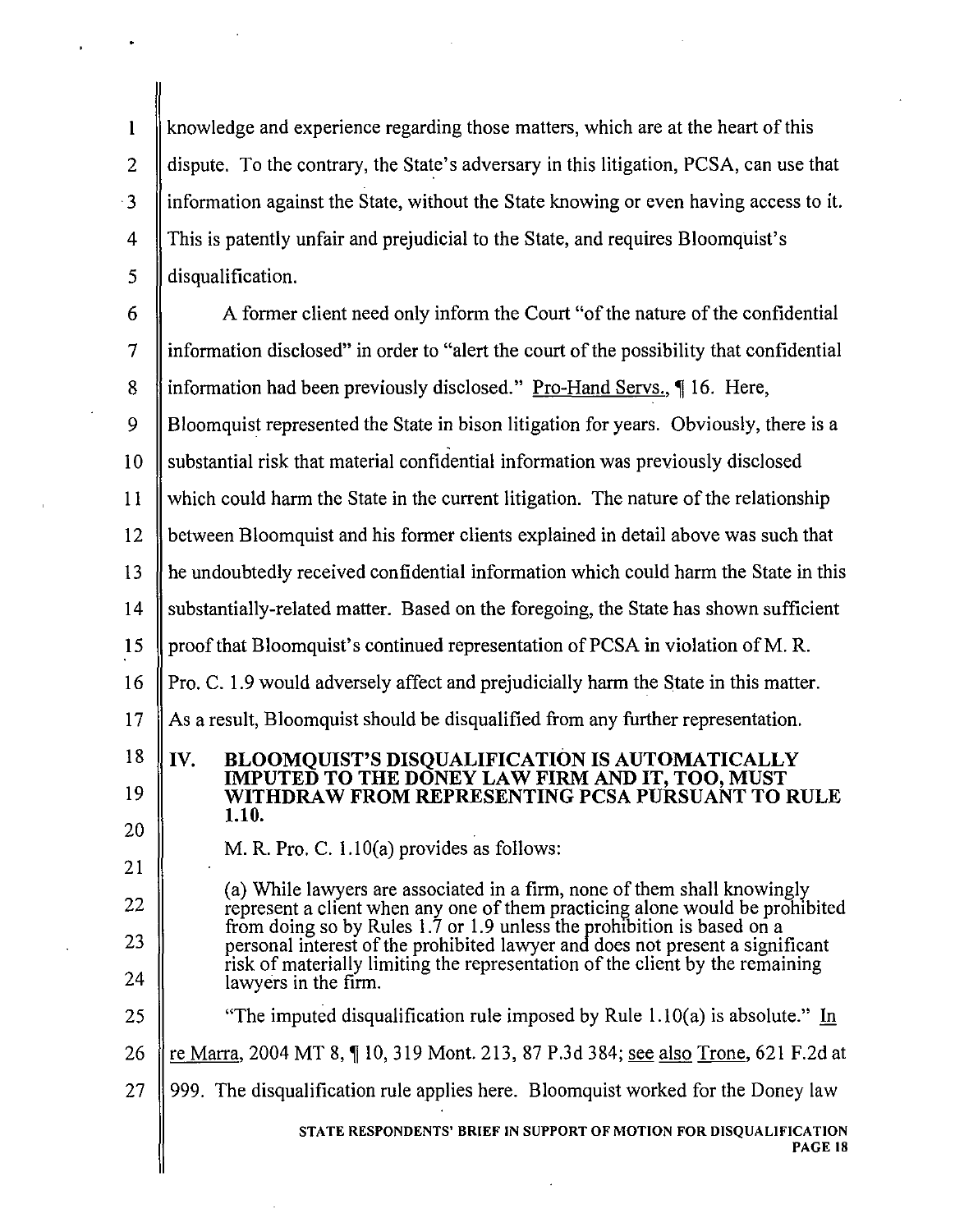|                | firm when he previously represented the State. No ethical wall has been created.   |
|----------------|------------------------------------------------------------------------------------|
| $\overline{2}$ | Bloomquist and his firm continue to represent PCSA, despite the lack of consent by |
| 3              | the State. Bloomquist and his firm should not be allowed to continue their         |
| 4              | representation given the substantial risk of prejudice to the State caused by the  |
| 5              | conflict. The Doney law firm should be required to withdraw from representing      |
| 6              | PCSA in this matter.                                                               |
|                | <b>CONCLUSION</b>                                                                  |
| 8              | Based on the foregoing, the State respectfully requests that the Court             |
| 9              | disqualify Bloomquist and the Doney law firm and order them to withdraw from       |
| 10             | continued representation of PCSA in this matter.<br>7 IN 21                        |

II

12

13

14

IS

16

17

18

19

20

21

22

23

24

25

26

27

DATED this  $\mathbb{Z}_{-}^{\mathbb{N}^{d}}$  day of September, 2011.  $By:$   $\left| \sqrt{2\pi/2} \right|$ <br>NORMAN C. PETERSON Counsel for Department of Livestock and Dr. Martin Zaluski  $B_{\text{By}:}$  Ann Provely Counsel for Governor<br>Brian Schweitzen By:

**JAKES DOCKTER** ounsel for Department of Fish,<br>Wildlife, and Parks đ